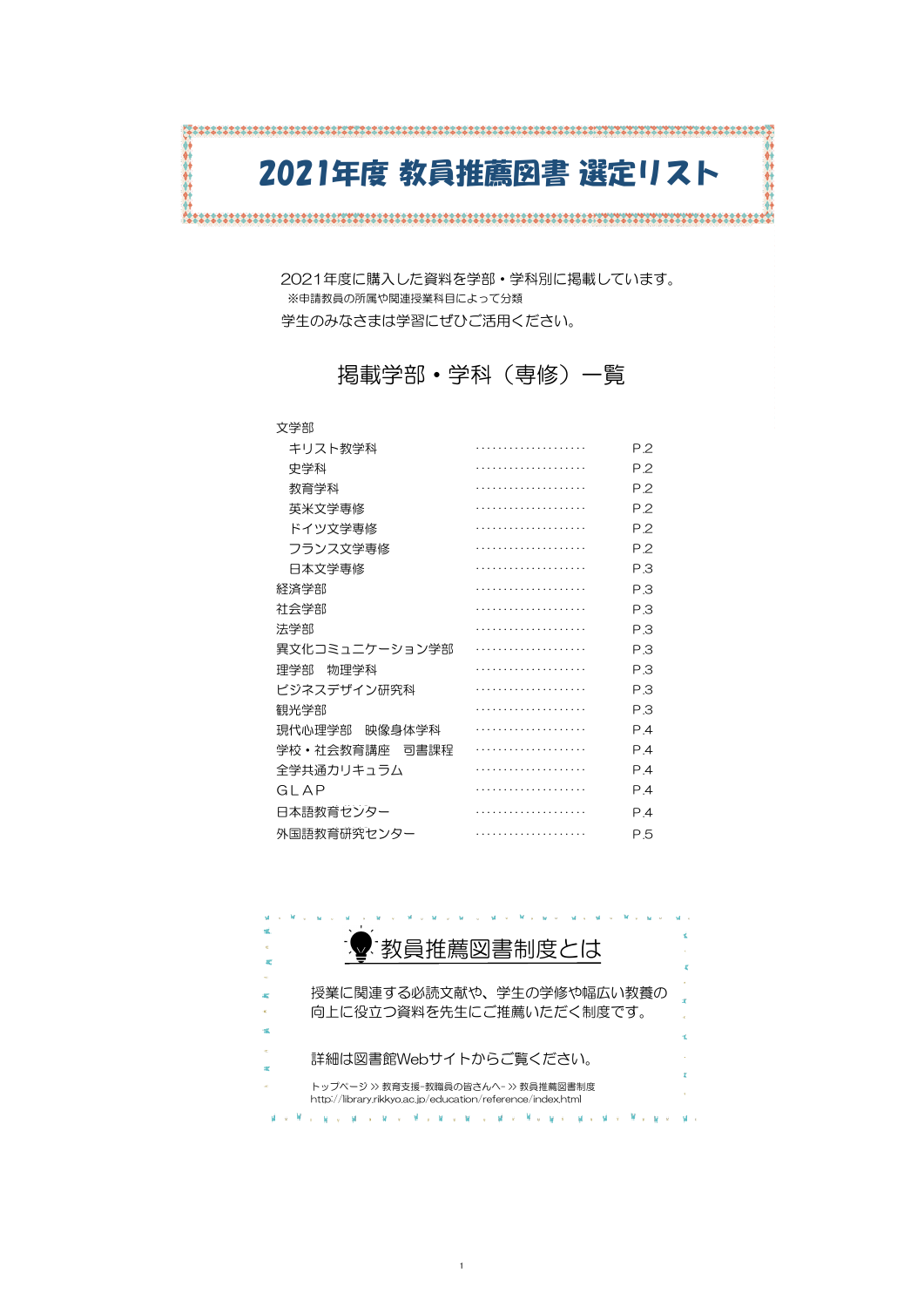# 文学部 キリスト教学科

| 書名                                                                                    | 出版社                   | <b>ISBN</b>   | 授業関連    | 備考 |
|---------------------------------------------------------------------------------------|-----------------------|---------------|---------|----|
| Sociology.                                                                            | Polity Pr             | 9781509539222 |         |    |
| A Concise History of Ancient Israel: From the Beginnings through the Hellenistic Era. | <b>Eisenbrauns</b>    | 9781575067322 | $\circ$ |    |
| A History of Death in the Hebrew Bible.                                               | Oxford Univ Pr        | 9780190844738 | $\circ$ |    |
| Band of angels: the forgotten world of early Christian women.                         | <b>Atlantic Books</b> | 9781848873285 | $\circ$ |    |
| Expositio super elementationem theologicam Procli: Sach- und Quellenregister.         | <b>Meiner</b>         | 9783787339419 | $\circ$ |    |
| The Commentators' Bible: Genesis, the Rubin Jps Migraot Gedolot.                      | Jewish Pubn Society   | 9780827609426 |         |    |
| The Oxford Encyclopedia of Biblical Interpretation (2-Volume Set). . v. 1             | Oxford Univ Pr        | 9780199832262 |         |    |
| エサルハドン王位継承誓約文書                                                                        | リトン                   | 9784863760578 | $\circ$ |    |
| 宗教の意味と終極                                                                              | 国書刊行会                 | 9784336071187 | $\circ$ |    |
| 人間になるということ : キルケゴールから現代へ                                                              | 以文社                   | 9784753103638 | $\circ$ |    |
| 聖書ヘブライ語文法                                                                             | 青山社(相模原)              | 9784883593200 | $\circ$ |    |

# 文学部 史学科

| 書名                                                                                          | 出版社                      | <b>ISBN</b>   | 授業関連    | 備考    |
|---------------------------------------------------------------------------------------------|--------------------------|---------------|---------|-------|
| Children of Ash and Elm : A History of the Vikings.                                         | <b>Basic Books</b>       | 9780465096985 | $\circ$ |       |
| Landscape, Tradition and Power in Medieval Iceland : Dalir and the Eyjafjr_ur Region C.870- | Brill Academic Pub       | 9789004278875 | $\circ$ |       |
| Medieval Rome: Stability and Crisis of a City, 900-1150.                                    | Oxford Univ Pr on Demand | 9780199684960 |         |       |
| Routledge Handbook of Conspiracy Theories.                                                  | Routledge                | 9780815361749 |         |       |
| Violence and Risk in Medieval Iceland: This Spattered Isle.                                 | Oxford Univ Pr           | 9780198866046 | $\circ$ |       |
| 菅浦文書が語る民衆の歴史:日本中世の村落社会                                                                      | 長浜城歴史博物館                 | 9784883255511 | $\circ$ |       |
| 中世ヨーロッパ:ファクトとフィクション                                                                         | 平凡社                      | 9784582447132 | $\circ$ |       |
| 南朝研究の最前線:ここまでわかった「建武政権」から後南朝まで                                                              | 朝日新聞出版                   | 9784022620347 |         |       |
| 南北朝武将列伝 南朝編                                                                                 | 戎光祥出版                    | 9784864033800 |         |       |
| 分裂と統合で読む日本中世史                                                                               | 山川出版社 (千代田区)             | 9784634151796 | $\circ$ |       |
| 中世足利氏の血統と権威                                                                                 | 吉川弘文館                    | 9784642029582 | $\circ$ | ebook |
| 読みたくなる「地図」東日本編:日本の都市はどう変わったか                                                                | 海青社                      | 9784860993139 | $\circ$ | ebook |
| 読みたくなる「地図」西日本編:日本の都市はどう変わったか                                                                | 海青社                      | 9784860993146 | $\circ$ | ebook |
| 地理学概論                                                                                       | 朝倉書店                     | 9784254168198 | $\circ$ | ebook |
| 地誌学概論 第2版 (地理学基礎シリーズ 3)                                                                     | 朝倉書店                     | 9784254168204 | $\circ$ | ebook |
| 経済地理学とは何か ―批判的立地論入門―                                                                        | 旬報社                      | 9784845116744 | $\circ$ | ebook |
| 生き物文化の地理学 (ネイチャー・アンド・ソサエティ研究 第2巻)                                                           | 海青社                      | 9784860992729 | $\circ$ | ebook |
| 身体と生存の文化生態 (ネイチャー・アンド・ソサエティ研究 第3巻)                                                          | 海青社                      | 9784860992736 | $\circ$ | ebook |
| 資源と生業の地理学 (ネイチャー・アンド・ソサエティ研究 第4巻)                                                           | 海青社                      | 9784860992743 | $\circ$ | ebook |
| 自然の社会地理 (ネイチャー・アンド・ソサエティ研究 第5巻)                                                             | 海青社                      | 9784860992750 | $\circ$ | ebook |
| 住まいと仕事の地理学                                                                                  | 旬報社                      | 9784845115853 | O       | ebook |
| 〈武家の王〉足利氏:戦国大名と足利的秩序                                                                        | 吉川弘文館                    | 9784642059251 |         | ebook |

# 文学部 教育学科

| 書名                                                                               | 出版社                   | <b>ISBN</b>   | 授業関連    | 備考 |
|----------------------------------------------------------------------------------|-----------------------|---------------|---------|----|
| Global Divas: Filipino Gay Men in the Diaspora.                                  | Duke Univ Pr          | 9780822332176 |         |    |
| Home Bound: Filipino American Lives Across Cultures, Communities, and Countries. | Univ of California Pr | 9780520235274 |         |    |
| Motherless Tongues: The Insurgency of Language Amid Wars of Translation.         | Duke Univ Pr          | 9780822360742 |         |    |
| アメリカの学校保健とスクールナース                                                                | 大修館書店                 | 9784469263268 | $\circ$ |    |
| すこやかな学校環境をめざして : アメリカ・スクールナースの実践                                                 | ふくろう出版                | 9784861862816 | $\circ$ |    |
| 花ひらく女学校:女子教育史散策.明治後期編                                                            | 成文堂                   | 9784792361211 | $\circ$ |    |
| 教科書をタダにした闘い:高知県長浜の教科書無償運動                                                        | 解放出版社                 | 9784759221657 | $\circ$ |    |
| 現代の家庭教育政策と家庭教育論:これからの子育てと親のあり方                                                   | 丸善プラネット               | 9784863454378 | $\circ$ |    |
| 宿題をめぐる神話:教育改革への智恵と勇気を持つために                                                       | 丸善プラネット               | 9784863455016 | $\circ$ |    |
| 織姫たちの学校: 1966-2006                                                               | 不知火書房                 | 9784883450398 | $\circ$ |    |
| 戦争孤児を知っていますか?:あの日、"駅の子"の戦いがはじまった                                                 | 日本機関紙出版センター           | 9784889009286 | $\circ$ |    |
| 男性養護教諭                                                                           | 東山書房                  | 9784827815740 | $\circ$ |    |
| 男性養護教諭がいる学校:ひらかれた保健室をめざして                                                        | かもがわ出版                | 9784780308488 | $\circ$ |    |
| 中国における義務教育:質の高い義務教育の実現に向けて                                                       | 晃洋書房                  | 9784771035188 | $\circ$ |    |
| 明治の教育史を散策する . 続                                                                  | 梓出版社                  | 9784872626445 | $\circ$ |    |
| 明治前期中学校形成史.府県別編 2 : 環瀬戸内海                                                        | 梓出版社                  | 9784872626384 | $\circ$ |    |
| 明治前期中学校形成史.府県別編<br>3 : 東日本                                                       | 梓出版社                  | 9784872626421 | $\circ$ |    |
| 明治前期中学校形成史.府県別編<br>4 : 北陸東海                                                      | 梓出版社                  | 9784872626476 | $\circ$ |    |
| 養護覚え書:「養護教諭」の基礎基本                                                                | ジャパンマシニスト社            | 9784880493305 | $\circ$ |    |
| 養護教諭成立史の研究:養護教諭とは何かを求めて                                                          | 大修館書店                 | 9784469265309 | $\circ$ |    |

#### 文学部 文学科 英米文学専修

| .                                  | <b>The ALL</b><br>工办火不工 | <b>ISBN</b>   | 机压自自 计<br>詳知理 |  |
|------------------------------------|-------------------------|---------------|---------------|--|
| ・英米文学<br>今さん<br>- っ闻けない英語学・英語教育学・艹 | DTP出版                   | 9784862117694 |               |  |

#### 文学部 文学科 ドイツ文学専修

|                                                                                                                         | 、出版社                          | <b>ISBN</b>   | 「授業関連 | 「扁考 |
|-------------------------------------------------------------------------------------------------------------------------|-------------------------------|---------------|-------|-----|
| Fakten und Vorbehalte: Festschrift für Lothar Bluhm zum 60. Geburtstag.                                                 | Wyt Wissenschaftlicher Verlag | 9783868217490 |       |     |
| Kosmopolitische Gedankenwelten / Cosmopolitan Imaginings.                                                               | Königshausen & Neumann        | 9783826066504 |       |     |
| Über Nachtfliegen, Zaunkönige und Meisterdiebe : neue Beiträge zur Grimm- und Märchenforschung. Kassel University Press |                               | 9783737605489 |       |     |

# 文学部 文学科 フランス文学専修

| 書名                                             | 出版社         | <b>ISBN</b>   | 授業関連    | 備考 |
|------------------------------------------------|-------------|---------------|---------|----|
| 〈聖なる〉 医療 : フランスにおける病院のライシテ                     | 勁草書房        | 9784326154739 | $\circ$ |    |
| 12の場所からたどるマリー・アントワネット.上                        | 原書房         | 9784562058617 | $\circ$ |    |
| 12の場所からたどるマリー・アントワネット.下                        | 原書房         | 9784562058624 | $\circ$ |    |
| Joan of Arc : Her Image in France and America. | D Giles Ltd | 9781904832195 | $\circ$ |    |
| アデル 人喰い鬼の庭で                                    | 集英社         | 9784087607659 |         |    |
| エマニュエル・トッドの思考地図                                | 筑摩書房        | 9784480847539 | $\circ$ |    |
| グレゴワールと老書店主                                    | 東京創元社       | 9784488016777 | $\circ$ |    |
| ノートルダム : フランスの魂                                | 白水社         | 9784560098349 | $\circ$ |    |
| マリー・アントワネットと5人の男:宮廷の裏側の権力闘争と王妃のお気に入りたち.上       | 原書房         | 9784562057962 | $\circ$ |    |
| マリー・アントワネットと5人の男:宮廷の裏側の権力闘争と王妃のお気に入りたち.下       | 原書房         | 9784562057979 | $\circ$ |    |
| 監禁面接                                           | 文藝春秋        | 9784167916367 | $\circ$ |    |
| 内なるゲットー                                        | 河出書房新社      | 9784309208022 | $\circ$ |    |
| 美味礼讃 . 上                                       | 中央公論新社      | 9784122070189 |         |    |
| 美味礼讃.下                                         | 中央公論新社      | 9784122070196 |         |    |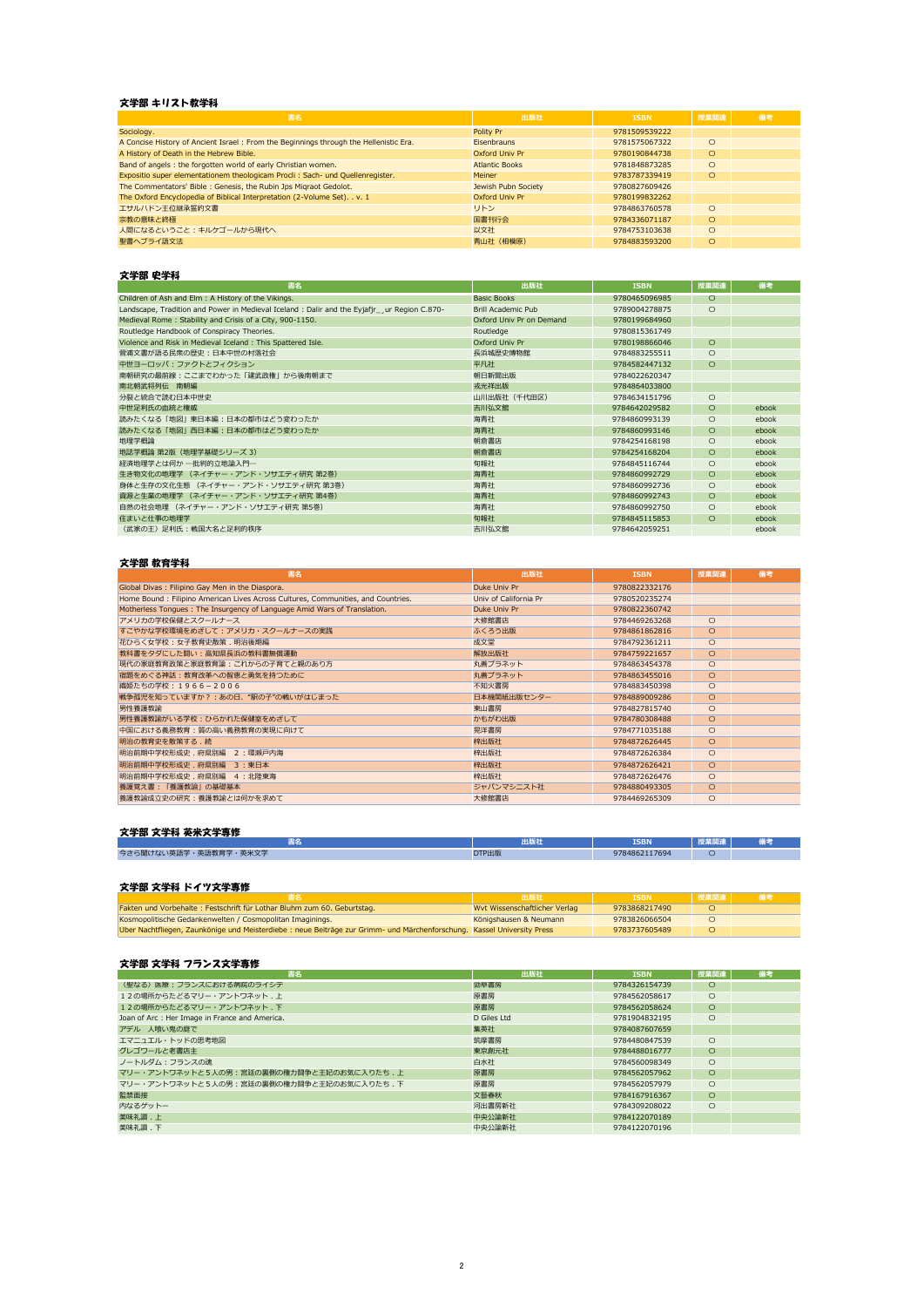# 文学部 文学科 日本文学専修

|            | 出版社  | <b>ISBN</b>   | 授業関連 |  |
|------------|------|---------------|------|--|
| 源氏物語引用の研究  | 勉誠出版 | 9784585100355 |      |  |
| 古今集小町歌生成原論 | 笠間書院 | 9784305705440 |      |  |
| 野飼ひの駒:語史論集 | 和泉書院 | 9784870887800 |      |  |

| 書名                                                             | 出版社              | <b>ISBN</b>   | 授業関連 | 備考    |
|----------------------------------------------------------------|------------------|---------------|------|-------|
| A Modern History of Japan: From Tokugawa Times to the Present. | Oxford Univ Pr   | 9780190920555 | С    |       |
| Japanese Economic Development: Theory and Practice.            | Routledge        | 9780415739344 | О    |       |
| 財政学の扉をひらく                                                      | 有斐閣              | 9784641150829 | O    |       |
| 初詣の社会史:鉄道が生んだ娯楽とナショナリズム                                        | 東京大学出版会          | 9784130262415 | О    |       |
| 日本を開国させた男、松平忠固:近代日本の礎を築いた老中                                    | 作品社              | 9784861828126 | О    |       |
| The Instant Economist                                          | Plume            | 9780452297524 | О    | ebook |
| The Japanese Economy, Second Edition                           | <b>MIT Press</b> | 9780262538244 |      | ebook |
| Japanese Economic Development                                  | Routledge        | 9780415739337 | О    | ebook |
| 経済系のための情報活用1 Office2019対応統計データで学ぶ情報リテラシー                       | 実教出版             | 9784407348262 |      | ebook |

|                                  | யம   | 5dri          | . J. 27 |  |
|----------------------------------|------|---------------|---------|--|
| Varieties of Narrative Analysis. | Sage | 9781412987554 |         |  |

|                      | .<br>11 T L<br>2. M.H | <b>ISBN</b>        | . |  |
|----------------------|-----------------------|--------------------|---|--|
| 北方領<br>一个半中。<br>へんから | <b>笠麻聿目</b><br>小手音方   | 4480074188<br>n70. |   |  |

| ____<br>書名                                                                    | 出版社                       | <b>ISBN</b>   | 授業関連    | 備考    |
|-------------------------------------------------------------------------------|---------------------------|---------------|---------|-------|
| A love supreme                                                                | impulse MCA               |               |         | 視聴覚   |
| Comparative Metaphysics: Ontology after Anthropology.                         | Rowman & Littlefield Intl | 9781783488582 | $\circ$ |       |
| Cultural Anthropology: Asking Questions about Humanity.                       | Oxford Univ Pr            | 9780197522929 | $\circ$ |       |
| Friday Night in San francisco LIVE                                            | columbia                  |               |         | 視聴覚   |
| Key Concepts in Ethnography.                                                  | Sage Pubns Ltd            | 9781412928656 | $\circ$ |       |
| The Oxford Handbook of Contemporary Middle Eastern and North African History. | Oxford Univ Pr            | 9780199672530 |         |       |
| The Sage Handbook of Social Constructionist Practice.                         | Sage Pubns Ltd            | 9781526488879 | $\circ$ |       |
| うみやまあひだ 伊勢神宮の森から響くメッセージ                                                       | サステイナブル・インベスター            |               |         | 視聴覚   |
| まるごと日本のことばと文化.入門 (A1)<br>かつどう                                                 | 三修社                       | 9784384057522 | O       | ebook |
| まるごと日本のことばと文化.入門 (A1)<br>りかい                                                  | 三修社                       | 9784384057539 | $\circ$ | ebook |
| まるごと日本のことばと文化.初級 1 (A2)<br>かつどう                                               | 三修社                       | 9784384057546 | O       | ebook |
| まるごと日本のことばと文化.初級 1 (A2)<br>りかい                                                | 三修社                       | 9784384057553 | $\circ$ | ebook |
| まるごと日本のことばと文化,初級 2 (A2)<br>かつどう                                               | 三修社                       | 9784384057560 | $\circ$ | ebook |
| まるごと日本のことばと文化.初級 2 (A2)<br>りかい                                                | 三修社                       | 9784384057577 | $\circ$ | ebook |
| まるごと日本のことばと文化.初中級 A2/B1                                                       | 三修社                       | 9784384057584 | $\circ$ | ebook |
| まるごと日本のことばと文化中級: B 1.1                                                        | 三修社                       | 9784384057591 | $\circ$ | ebook |
| まるごと日本のことばと文化中級:B1.2                                                          | 三修社                       | 9784384057607 | $\circ$ | ebook |

|                                                                        | 出版社                      | <b>ISBN</b>   | 授業関連 |  |
|------------------------------------------------------------------------|--------------------------|---------------|------|--|
| Basic Ideas and Concepts in Nuclear Physics: An Introductory Approach. | <b>CRC Pr I LLC</b>      | 9781138406384 |      |  |
| Fundamental of Nuclear Physics.                                        | Springer                 | 9784431553779 |      |  |
| Nuclear Physics in a Nutshell.                                         | <b>Princeton Univ Pr</b> | 9780691125053 |      |  |
|                                                                        |                          |               |      |  |

|                                   |        | <b>SBN</b>    |  |
|-----------------------------------|--------|---------------|--|
| ホテル投資・M&Aのためのデューデリジェンスとバリューアップ資料集 | 綜合ユニコム | 9784881507421 |  |

| 書名                                                                                           | 出版社               | <b>ISBN</b>   | 授業関連    | 備考    |
|----------------------------------------------------------------------------------------------|-------------------|---------------|---------|-------|
| 「伊勢参宮旅行」と「帝都」の子どもたち                                                                          | 六花出版              | 9784866170923 | $\circ$ |       |
| Digital Cash: The Unknown History of the Anarchists, Utopians, and Technologists Who Created | Princeton Univ Pr | 9780691209166 |         |       |
| Cryptocurrency.                                                                              |                   |               |         |       |
| Essential Concepts in Sociology.                                                             | Polity Pr         | 9781509548095 | $\circ$ |       |
| Hospitality: A Social Lens.                                                                  | Routledge         | 9780080450933 | $\circ$ |       |
| OD>近代日本の歴史都市:古都と城下町                                                                          | 思文閣出版             | 9784784270323 | O       |       |
| Tyranny of Merit: What'S Become of the Common Good?                                          | Penguin Books Ltd | 9780141991177 | $\circ$ |       |
| ジョブ型人事制度の教科書 : 日本企業のための制度構築とその運用法                                                            | 日本能率協会マネジメントセンター  | 9784820728771 | $\circ$ |       |
| ダナン&ホイアン PHOTO TRAVEL GUIDE:絶景プロデューサー・詩歩が巡るベトナム                                              | 地球の歩き方            | 9784058015469 |         |       |
| 近代天皇制と社会                                                                                     | 思文閣出版             | 9784784219551 | $\circ$ |       |
| 経営学検定試験(中級)過去問題・解答・解説 2020年度版                                                                | 日本経営協会検定事務局       |               | $\circ$ |       |
| 公論と交際の東アジア近代                                                                                 | 東京大学出版会           | 9784130203043 | $\circ$ |       |
| 昭和戦前期の伊勢参宮修学旅行と旅行文化の形成                                                                       | 古今書院              | 9784772241830 | $\circ$ |       |
| 神都物語:伊勢神宮の近現代史                                                                               | 吉川弘文館             | 9784642058056 | $\circ$ |       |
| 人事の組み立て:脱日本型雇用のトリセツ                                                                          | 日経BP              | 9784296109272 | $\circ$ |       |
| 人的資源管理/経営法務:中級受験用                                                                            | 中央経済社             | 9784502261312 | O       |       |
| 足をどかしてくれませんか。:メディアは女たちの声を届けているか                                                              | 亜紀書房              | 9784750516257 |         |       |
| 団体旅行の文化史:旅の大衆化とその系譜                                                                          | 創元社               | 9784422230443 | $\circ$ |       |
| 「移民時代」の多文化共生論 ―想像力・創造力を育む14のレッスン―                                                            | 明石書店              | 9784750349671 |         | ebook |
| ジェンダーとセクシュアリティで見る東アジア                                                                        | 勁草書房              | 9784326602988 |         | ebook |
| 当事者研究の研究 (シリーズ ケアをひらく)                                                                       | 医学書院              | 9784260017732 |         | ebook |

# 経済学部

#### 異文化コミュニケーション学部

# ビジネスデザイン研究科

#### 観光学部

#### 社会学部

#### 法学部

#### 理学部 物理学科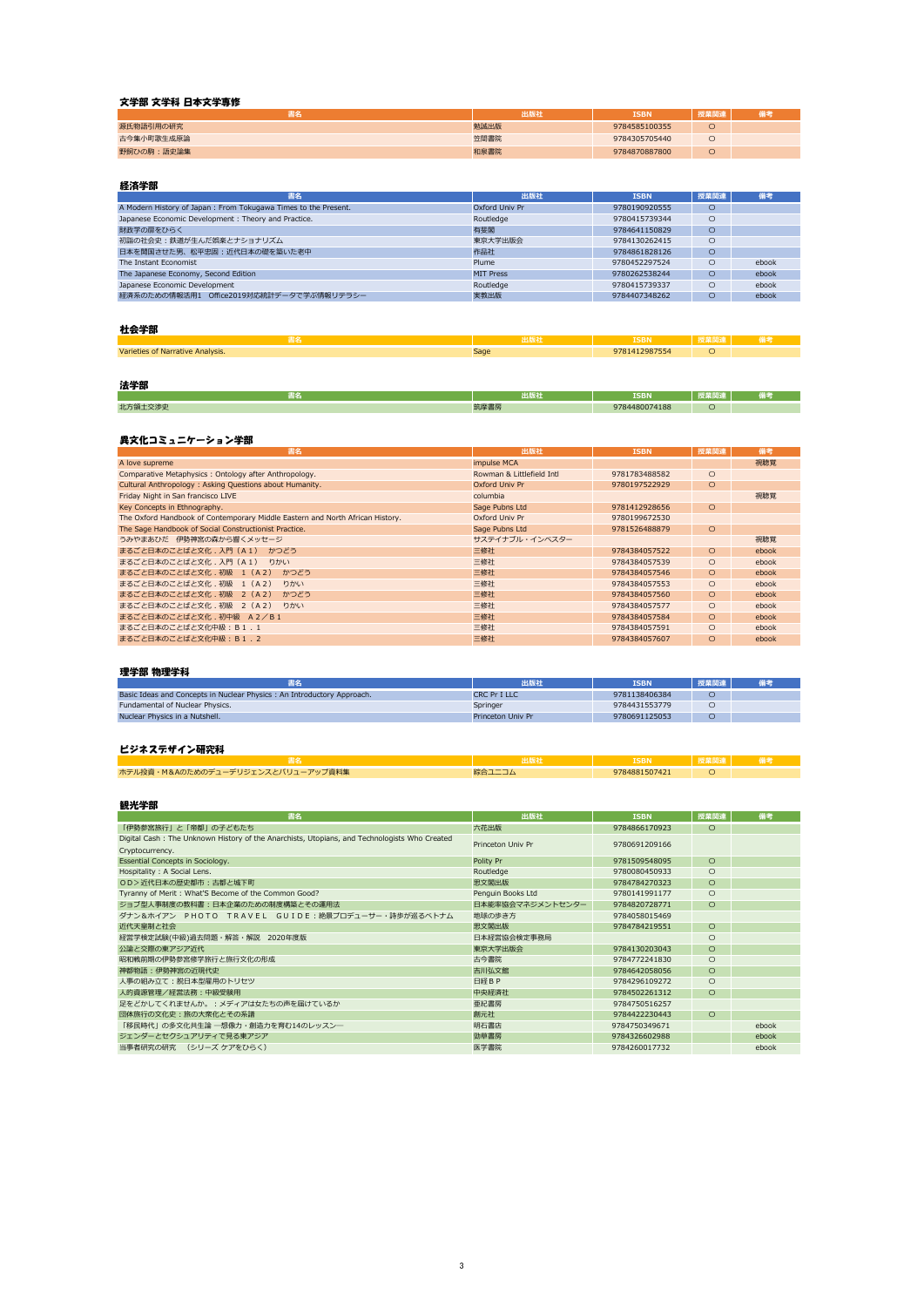| 書名                                                                         | 出版社                        | <b>ISBN</b>   | 授業関連       | 備考  |
|----------------------------------------------------------------------------|----------------------------|---------------|------------|-----|
| Abstract Art.                                                              | Thames & Hudson            | 9780500204450 | $\circ$    |     |
| American Art and Architecture.                                             | Thames & Hudson            | 9780500203910 | $\circ$    |     |
| Art since 1989.                                                            | Thames & Hudson            | 9780500204269 | $\circ$    |     |
| Art to Come: Histories of Contemporary Art.                                | Duke Univ Pr               | 9781478003052 | $\circ$    |     |
| Artists' Film.                                                             | Thames & Hudson            | 9780500204733 | $\circ$    |     |
| Black Art: A Cultural History.                                             | Thames & Hudson            | 9780500204665 | $\circ$    |     |
| Central and Eastern European Art since 1950.                               | Thames & Hudson            | 9780500204375 | $\circ$    |     |
| Contemporary African Art.                                                  | Thames & Hudson            | 9780500293591 | $\bigcirc$ |     |
| Contemporary Painting.                                                     | Thames & Hudson            | 9780500294635 | $\circ$    |     |
| Costume and Fashion: A Concise History.                                    | Thames & Hudson            | 9780500204498 | $\circ$    |     |
| オレゴン大森林/わが緑の大地                                                             | 復刻シネマライブラリー                | 4589609941366 | $\circ$    | 視聴覚 |
| Fashion since 1900.                                                        | Thames & Hudson            | 9780500204696 | $\circ$    |     |
| Graffiti and Street Art.                                                   | Thames & Hudson            | 9780500204078 | $\circ$    |     |
| Graphic Design in the Twentieth Century: A Concise History.                | Thames & Hudson            | 9780500204511 | $\circ$    |     |
| Interior Design since 1900.                                                | Thames & Hudson            | 9780500204603 | $\circ$    |     |
| Modern Architecture : A Critical History.                                  | Thames & Hudson            | 9780500204443 | $\circ$    |     |
| Movements in Art since 1945.                                               | Thames & Hudson            | 9780500204535 | $\circ$    |     |
| Photomontage.                                                              | Thames & Hudson            | 9780500204672 | $\circ$    |     |
| The Art of Contemporary China.                                             | Thames & Hudson            | 9780500204382 | $\circ$    |     |
| The Art of Feminism: Images That Shaped the Fight for Equality, 1857-2017. | <b>Chronicle Books LLC</b> | 9781452169927 | $\circ$    |     |
| The Story of Contemporary Art.                                             | MIT Pr                     | 9780262044103 | $\circ$    |     |
| Women, Art, and Society.                                                   | Thames & Hudson            | 9780500204566 | $\circ$    |     |
| いかにして患者の「気持ちいい」は生まれるのか                                                     | 日本看護協会出版会                  | 9784818020627 |            |     |
| オペラ/音楽劇研究の現在:創造と伝播のダイナミズム                                                  | 水声社                        | 9784801005556 |            |     |
| お前は俺を殺した                                                                   | 共和国                        | 9784907986056 |            |     |
| ケノーシス:気候変動危機と大量消費時代における祝福された生き方                                            | 新教出版社                      | 9784400407522 |            |     |
| シェイクスピア全集. 2: ロミオとジュリエット                                                   | 筑摩書房                       | 9784480033024 | $\circ$    |     |
| しびれている身体で生きる                                                               | 日本看護協会出版会                  | 9784818021938 |            |     |
| ナチスと闘った劇場:精神的国土防衛とチューリヒ劇場の「伝説」                                             | 春風社                        | 9784861107191 |            |     |
| 一九四〇年代素人演劇史論:表現活動の教育的意義                                                    | 春風社                        | 9784861107177 |            |     |
| 学校で地域を紡ぐ:『北白川こども風土記』から                                                     | 小さ子社                       | 9784909782052 | $\circ$    |     |
| 観世文庫所蔵能楽資料解題目録                                                             | 桧書店                        | 9784827911060 |            |     |
| 暁の偵察                                                                       | ブロードウェイ                    | 4944285026163 | $\circ$    | 視聴覚 |
| 玉砕の硫黄島に生きた混成第二旅団野戦病院                                                       | 文芸社                        | 9784286231228 | $\circ$    |     |
| 拳銃魔                                                                        | ジュネス企画                     | 4988182109338 | $\circ$    | 視聴覚 |
| 肢体不自由教育の変遷: 昭和・平成の対象観                                                      | 皇学館大学出版部                   | 9784876442164 |            |     |
| 静かなる男 HDリマスター                                                              | 復刻シネマライブラリー                |               | $\circ$    | 視聴覚 |
| 千葉正也個展                                                                     | 美術出版社                      | 9784568105346 | $\circ$    |     |
| 統合失調症当事者の症状論                                                               | 中外医学社                      | 9784498229280 |            |     |
| 平岡正明論                                                                      | Pヴァイン                      | 9784907276973 |            |     |
|                                                                            | 沖縄県女師・一高女ひめゆり平和祈           |               |            |     |
| 墓碑銘:亡き師亡き友に捧ぐ                                                              | 念財団                        |               |            |     |
| 毎日あほうだんす完全版:横浜寿町の日雇い哲学者 西川紀光の世界                                            | キョートット出版                   | 9784990263768 |            |     |
| 旅する練習                                                                      | 講談社                        | 9784065221631 | $\circ$    |     |
| 鈴木忠志演出・台本集 I                                                               | <b>SCOT</b>                |               |            |     |
| 鈴木忠志演出·台本集 II                                                              | <b>SCOT</b>                |               |            |     |
| 鈴木忠志演出・台本集Ⅲ                                                                | <b>SCOT</b>                |               |            |     |
| 鈴木忠志演出·台本集IV                                                               | <b>SCOT</b>                |               | $\circ$    |     |

|                                 | ш<br>可放仓     | <b>ISBN</b>   |  |
|---------------------------------|--------------|---------------|--|
| 今日からはじめる情報設計:センスメイキングするための7ステップ | $-70$<br>乄新召 | 9784802510011 |  |

| 書名                                                                                                 | 出版社                | <b>ISBN</b>   | 授業関連    | 備考 |
|----------------------------------------------------------------------------------------------------|--------------------|---------------|---------|----|
| Competing Visions of Japan's Relations with Southeast Asia, 1938-1960 : Identity, Asianism and the | <b>Nomos</b>       | 9783848764006 | $\circ$ |    |
| Search for a Regional Role.                                                                        |                    |               |         |    |
| History of Modern Singapore, 1819-2005.                                                            | <b>Ridge Books</b> | 9789813251168 | $\circ$ |    |
| Home Is Where We Are.                                                                              | <b>Ridge Books</b> | 9789813251328 | $\circ$ |    |
| あまりに人間的なウイルス: COVID-19の哲学                                                                          | 勁草書房               | 9784326154784 | $\circ$ |    |
| たばこスープ : 短編小説選                                                                                     | 新幹社                | 9784884001391 |         |    |
| ナチス絵画の謎:逆襲するアカデミズムと「大ドイツ美術展」                                                                       | みすず書房              | 9784622089865 | $\circ$ |    |
| 一神教世界の中のユダヤ教:市川裕先生献呈論文集                                                                            | リトン                | 9784863760783 |         |    |
| 韓国が嫌いで                                                                                             | ころから               | 9784907239466 |         |    |
| 偽史の帝国: "天皇の日本"はいかにして創られたか                                                                          | アルタープレス            | 9784910080048 |         |    |
| 私の頭の中まで入ってきた泥棒:呉圭原詩選集                                                                              | クオン                | 9784904855997 |         |    |
| 中平卓馬論:来たるべき写真の極限を求めて                                                                               | 水声社                | 9784801005402 | $\circ$ |    |

| Publication Manual of the American Psychological Association : The Official Guide to APA Style. | Amer Psychological Assn | 9781433832161 |  |
|-------------------------------------------------------------------------------------------------|-------------------------|---------------|--|

| 書名                                                                                 | 出版社      | <b>ISBN</b>   | 授業関連       | 備考    |
|------------------------------------------------------------------------------------|----------|---------------|------------|-------|
| 初級日本語げんき テキスト1 第3版 【音声付】                                                           | ジャパンタイムズ | 9784789017305 | $\circ$    | ebook |
| 初級日本語げんき ワークブック1 第3版 【音声付】                                                         | ジャパンタイムズ | 9784789017312 | $\circ$    | ebook |
| 初級日本語げんき = Genki : an integrated course in elementary Japanese [テキスト] 2 第3版 【音声    | ジャパンタイムズ | 9784789017329 | O          | ebook |
| 初級日本語げんき = Genki : an integrated course in elementary Japanese ワークブック = Workbook 2 | ジャパンタイムズ | 9784789017336 | $\bigcirc$ | ebook |
| 第3版 【音声付】                                                                          |          |               |            |       |
| にほんの食卓(レベル別日本語多読ライブラリー:にほんごよむよむ文庫)                                                 |          |               |            | ebook |
| 坊ちゃん (上) (レベル別日本語多読ライブラリー:にほんごよむよむ文庫)                                              |          |               | $\bigcirc$ | ebook |
| 坊ちゃん (下) (レベル別日本語多読ライブラリー:にほんごよむよむ文庫)                                              |          |               |            | ebook |
| 四十七人の侍(レベル別日本語多読ライブラリー:にほんごよむよむ文庫)                                                 |          |               |            | ebook |

# 日本語教育センター

#### GLAP

### 全学共通カリキュラム

# 現代心理学部 映像身体学科

# 学校・社会教育講座 司書課程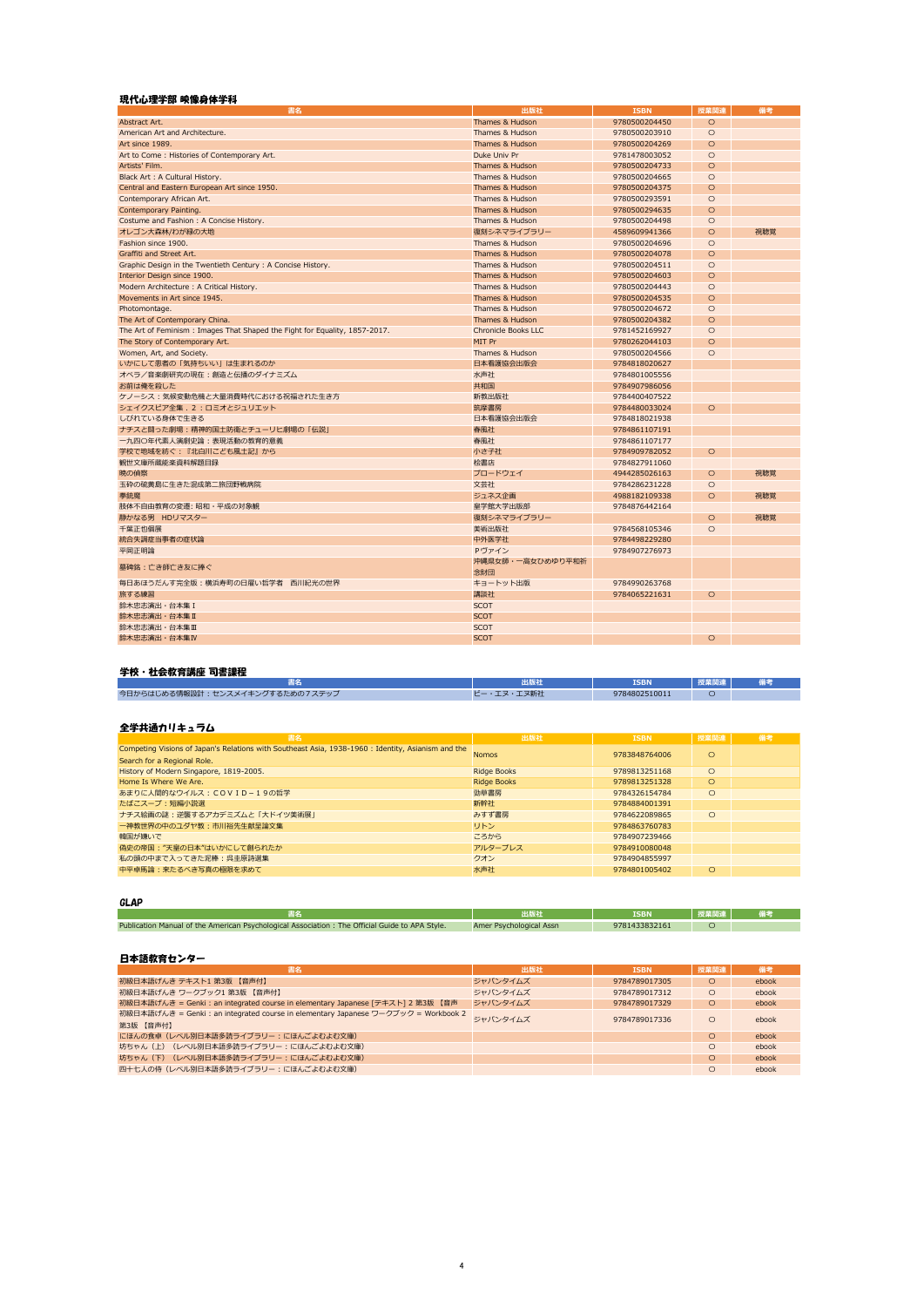| 書名                                                                   | 出版社              | <b>ISBN</b>   | 授業関連       | 備考    |
|----------------------------------------------------------------------|------------------|---------------|------------|-------|
| Vocabulary (Pocket readers . Language Learning Tips)                 | <b>HALICO</b>    | 9784909730343 | $\circ$    | ebook |
| Listening (Pocket readers . Language Learning Tips)                  | <b>HALICO</b>    | 9784909730350 | $\circ$    | ebook |
| Speaking (Pocket readers . Language Learning Tips)                   | <b>HALICO</b>    | 9784909730367 | $\circ$    | ebook |
| Pronnunciation (Pocket readers . Language Learning Tips)             | <b>HALICO</b>    | 9784909730374 | $\circ$    | ebook |
| Test Preparation (Pocket readers . Language Learning Tips)           | <b>HALICO</b>    | 9784909730381 | $\circ$    | ebook |
| 10 ways to achieve work-life balance (Pocket readers . 10 ways to)   | <b>HALICO</b>    |               |            | ebook |
|                                                                      |                  |               | $\circ$    |       |
| 10 ways to be productive (Pocket readers . 10 ways to)               | <b>HALICO</b>    |               | $\circ$    | ebook |
| 10 ways to manage money (Pocket readers . 10 ways to)                | <b>HALICO</b>    |               | $\circ$    | ebook |
| 10 ways to be successful in love (Pocket readers . 10 ways to)       | <b>HALICO</b>    |               | $\circ$    | ebook |
| 10 ways to be assertive (Pocket readers . 10 ways to)                | <b>HALICO</b>    |               | $\circ$    | ebook |
| 10 ways to be smart online (Pocket readers . 10 ways to)             | <b>HALICO</b>    |               | $\circ$    | ebook |
| 10 ways to be environmentally friendly (Pocket readers . 10 ways to) | <b>HALICO</b>    |               | $\circ$    | ebook |
| 10 ways to be healthy (Pocket readers . 10 ways to)                  | <b>HALICO</b>    |               | $\circ$    | ebook |
| 10 ways to work in a team (Pocket readers . 10 ways to)              | <b>HALICO</b>    |               | $\circ$    | ebook |
| 10 ways to organize a trip (Pocket readers . 10 ways to)             | <b>HALICO</b>    |               | $\circ$    | ebook |
| 10 ways to understand the news (Pocket readers . 10 ways to)         | <b>HALICO</b>    |               | $\circ$    | ebook |
| 10 ways to stay safe (Pocket readers . 10 ways to)                   | <b>HALICO</b>    |               | $\circ$    | ebook |
| 10 ways to control your emotions (Pocket readers . 10 ways to)       | <b>HALICO</b>    |               | $\circ$    | ebook |
| 10 ways to be creative (Pocket readers . 10 ways to)                 | <b>HALICO</b>    |               | $\circ$    | ebook |
| 10 ways to influence people (Pocket readers . 10 ways to)            | <b>HALICO</b>    |               | $\circ$    | ebook |
|                                                                      | <b>HALICO</b>    |               |            |       |
| 10 ways to be polite (Pocket readers . 10 ways to)                   |                  |               | $\circ$    | ebook |
| 10 ways to cook (Pocket readers . 10 ways to)                        | <b>HALICO</b>    |               | $\circ$    | ebook |
| 10 ways to choose your career (Pocket readers . 10 ways to)          | <b>HALICO</b>    |               | $\circ$    | ebook |
| 10 ways to solve problems (Pocket readers . 10 ways to)              | <b>HALICO</b>    |               | $\circ$    | ebook |
| 10 ways to live cheaply (Pocket readers . 10 ways to)                | <b>HALICO</b>    |               | $\circ$    | ebook |
| 10 Ways to Manage Stress                                             | <b>HALICO</b>    | 9784909730398 | $\circ$    | ebook |
| 10 Ways to Collaborate                                               | <b>HALICO</b>    | 9784909730480 | $\circ$    | ebook |
| 10 Ways to Make Friends                                              | <b>HALICO</b>    | 9784909730473 | $\circ$    | ebook |
| 10 Ways to Write Well                                                | <b>HALICO</b>    | 9784909730466 | $\circ$    | ebook |
| 10 Ways to Think Critically                                          | <b>HALICO</b>    | 9784909730411 | $\circ$    | ebook |
| 10 Ways to Negotiate                                                 | <b>HALICO</b>    | 9784909730442 | $\circ$    | ebook |
| 10 Ways to Speak in Public                                           | <b>HALICO</b>    | 9784909730435 | $\circ$    | ebook |
| 10 Ways to Succeed in an Interview                                   | <b>HALICO</b>    | 9784909730428 | $\circ$    | ebook |
|                                                                      | <b>HALICO</b>    | 9784909730459 |            |       |
| 10 Ways to Learn English                                             |                  |               | $\circ$    | ebook |
| 10 Ways to Communicate                                               | <b>HALICO</b>    | 9784909730404 | $\circ$    | ebook |
| Come home                                                            | Cengage Learning | 9781424046621 | $\circ$    | ebook |
| Roommates                                                            | Cengage Learning | 9781424048977 | $\circ$    | ebook |
| Soccer crazy                                                         | Cengage Learning | 9781424046539 | $\circ$    | ebook |
| Road Trip                                                            | Cengage Learning | 9781424048830 | $\circ$    | ebook |
| Somebody Better                                                      | Cengage Learning | 9781424046416 | $\circ$    | ebook |
| The Beautiful Game                                                   | Cengage Learning | 9781424048779 | $\circ$    | ebook |
| Hacker                                                               | Cengage Learning | 9781424046492 | $\circ$    | ebook |
| You Just Don't Know Her                                              | Cengage Learning | 9781424046485 | $\circ$    | ebook |
| It's Just a Cat                                                      | Cengage Learning | 9781424048885 | $\bigcirc$ | ebook |
| He's Mine                                                            | Cengage Learning | 9781424046638 | $\circ$    | ebook |
| A Kitchen Love Story                                                 | Cengage Learning | 9781424046393 | $\circ$    | ebook |
| <b>Running Free</b>                                                  | Cengage Learning | 9781424046386 | $\circ$    | ebook |
| The Angels                                                           | Cengage Learning | 9781424046409 | $\circ$    | ebook |
| Second Chances                                                       | Cengage Learning | 9781424046423 | $\circ$    | ebook |
| The Lift                                                             |                  |               |            |       |
|                                                                      | Cengage Learning | 9781424048878 | $\bigcirc$ | ebook |
| All About Music                                                      | Cengage Learning | 9781424046461 | $\circ$    | ebook |
| <b>Bigfoot</b>                                                       | Cengage Learning | 9781424046454 | $\circ$    | ebook |
| Heart of a Fighter                                                   | Cengage Learning | 9781424046430 | $\bigcirc$ | ebook |
| Trust                                                                | Cengage Learning | 9781424046447 | $\circ$    | ebook |
| All or Nothing                                                       | Cengage Learning | 9781424046478 | $\circ$    | ebook |
| The Secret Beach                                                     | Cengage Learning | 9781424018420 | $\circ$    | ebook |
| Dino Nightmare                                                       | Cengage Learning | 9781424046522 | $\circ$    | ebook |
| The 400                                                              | Cengage Learning | 9781424018437 | $\circ$    | ebook |
| Gone                                                                 | Cengage Learning | 9781424048731 | $\circ$    | ebook |
| The Picture in the Attic                                             | Cengage Learning | 9781424017959 | $\bigcirc$ | ebook |
| The Job Interview                                                    | <b>HALICO</b>    | 9784909730008 | $\circ$    | ebook |
| The First Week on the Job                                            | <b>HALICO</b>    | 9784909730015 | $\circ$    | ebook |
| The Presentation                                                     | <b>HALICO</b>    | 9784909730022 | $\circ$    | ebook |
| The Meeting                                                          | <b>HALICO</b>    | 9784909730039 | $\circ$    | ebook |
|                                                                      | <b>HALICO</b>    |               |            |       |
| The Email                                                            |                  | 9784909730046 | $\circ$    | ebook |
| Entertaining Overseas Visitors                                       | <b>HALICO</b>    | 9784909730053 | $\circ$    | ebook |
| First Business Trip Overseas                                         | <b>HALICO</b>    | 9784909730060 | $\circ$    | ebook |
| The Office Conflict                                                  | <b>HALICO</b>    | 9784909730077 | $\circ$    | ebook |
| The Product Launch                                                   | <b>HALICO</b>    | 9784909730084 | $\circ$    | ebook |
| The Mentor                                                           | <b>HALICO</b>    | 9784909730091 | $\circ$    | ebook |
| Three Tales of Deadly Desire                                         | Cengage Learning | 9781424046546 | $\circ$    | ebook |
| The Choice                                                           | Cengage Learning | 9781424046553 | $\circ$    | ebook |
| <b>Best Friends</b>                                                  | Cengage Learning | 9781424046508 | $\circ$    | ebook |
| Dead Before Midnight                                                 | Cengage Learning | 9781424018413 | $\circ$    | ebook |
| <b>Nature</b>                                                        | Cengage Learning | 9781424046584 | $\bigcirc$ | ebook |
| A New Song for Nina                                                  | Cengage Learning | 9781424046591 | $\circ$    | ebook |
| Danny Dark                                                           | Cengage Learning | 9781424017935 | $\circ$    | ebook |
| Light                                                                | Cengage Learning | 9781424046645 | $\circ$    | ebook |
| Kilimanjaro                                                          | Cengage Learning | 9781424048755 | $\circ$    | ebook |
| The Man From the Sky                                                 | Cengage Learning | 9781424046515 | $\circ$    | ebook |
| <b>Bad Blood</b>                                                     | Cengage Learning | 9781424018390 | $\circ$    | ebook |
| The Long Road to Lucca                                               | Cengage Learning | 9781424048762 | $\bigcirc$ | ebook |
|                                                                      |                  |               |            |       |
| Resistance                                                           | Cengage Learning | 9781424048908 | $\bigcirc$ | ebook |
| The Yellow Field                                                     | Cengage Learning | 9781424048748 | $\circ$    | ebook |
| Joe Faust                                                            | Cengage Learning | 9781424017966 | $\circ$    | ebook |
| Reunited                                                             | Cengage Learning | 9781424018406 | $\circ$    | ebook |
| Samurai                                                              | Cengage Learning | 9781424048847 | $\circ$    | ebook |
| The Boathouse                                                        | Cengage Learning | 9781424048854 | $\circ$    | ebook |
| Control Order 351                                                    | Cengage Learning | 9781424048892 | $\circ$    | ebook |
| Mercy Killer                                                         | Cengage Learning | 9781424017942 | $\circ$    | ebook |
| The Art of Fear                                                      | Cengage Learning | 9781424018383 | $\circ$    | ebook |
| Battle for Big Tree Country                                          | Cengage Learning | 9781424048861 | $\circ$    | ebook |
| Oscar's Journey                                                      | Cengage Learning | 9781424048939 | $\bigcirc$ | ebook |
| Deadly Truth                                                         | Cengage Learning | 9781424048915 | $\circ$    | ebook |
| The Stranger                                                         | Cengage Learning | 9781424048922 | $\circ$    | ebook |

# 外国語教育研究センター